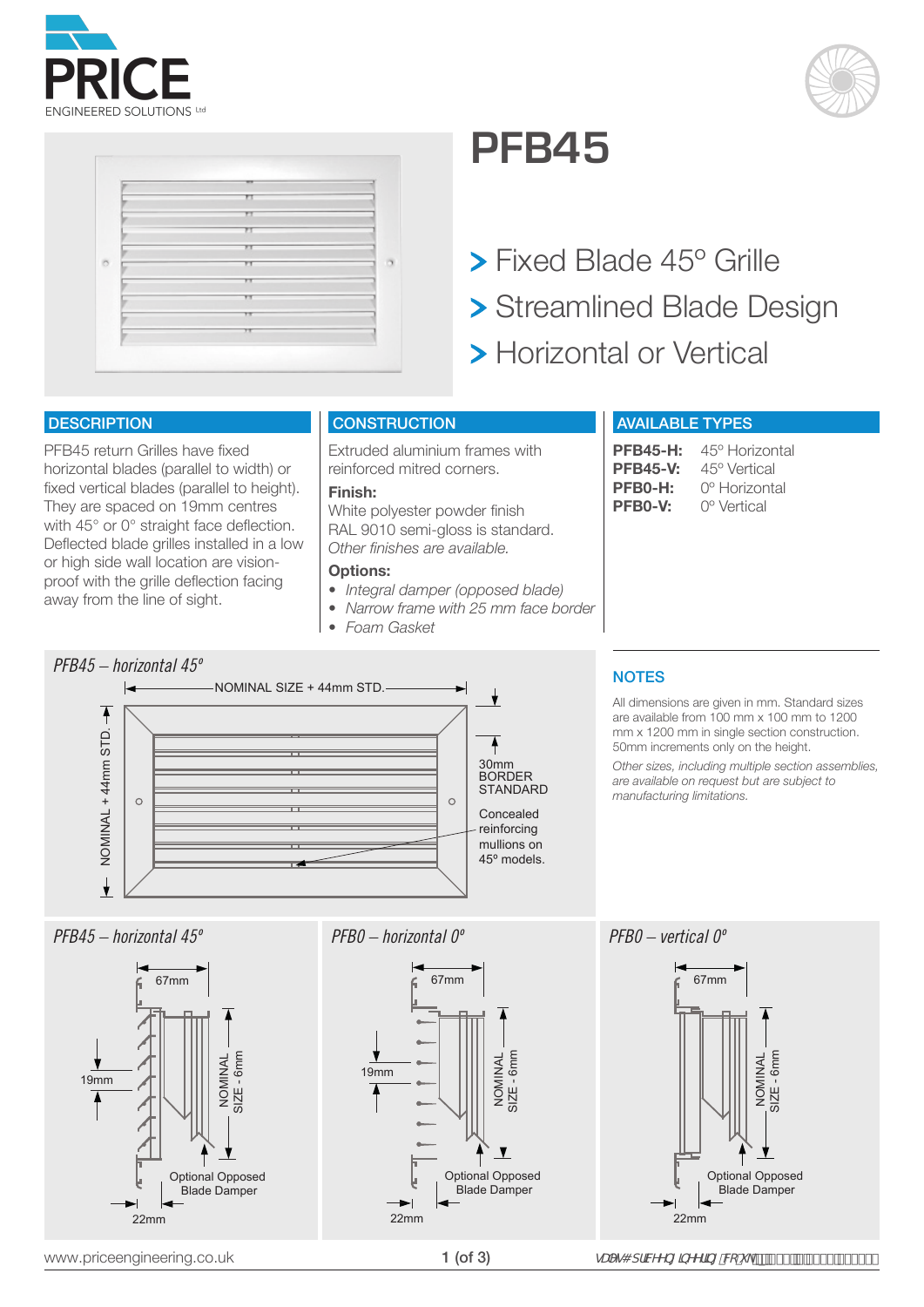# **PFB45 – SELECTION DATA**

### SELECTION DATA

|        | 250 Width |            |       |       |       |       |       |       |       |       |       |       |       |       |       |       |
|--------|-----------|------------|-------|-------|-------|-------|-------|-------|-------|-------|-------|-------|-------|-------|-------|-------|
|        | $m^3/s$   | Air Volume | 0.015 | 0.020 | 0.025 | 0.030 | 0.040 | 0.050 | 0.060 | 0.080 | 0.100 | 0.125 | 0.150 | 0.200 | 0.300 | 0.400 |
|        | 100       | Pa         | 14    | 25    | 40    | 55    |       |       |       |       |       |       |       |       |       |       |
|        |           | dB(A)      | 22    | 31    | 37    | 42    |       |       |       |       |       |       |       |       |       |       |
|        | 150       | Pa         |       | 4     | 6     | 9     | 16    | 24    | 37    |       |       |       |       |       |       |       |
|        |           | dB(A)      |       | 10    | 16    | 20    | 28    | 34    | 40    |       |       |       |       |       |       |       |
|        | 250       | Pa         |       |       |       |       |       | 5     | 8     | 13    | 20    | 31    | 44    |       |       |       |
|        |           | dB(A)      |       |       |       |       |       | 17    | 22    | 29    | 34    | 41    | 44    |       |       |       |
| Height | 350       | Pa         |       |       |       |       |       |       |       |       | 8     | 15    | 18    | 35    |       |       |
|        |           | dB(A)      |       |       |       |       |       |       |       |       | 25    | 31    | 33    | 43    |       |       |
|        | 450       | Pa         |       |       |       |       |       |       |       |       |       | 7     | 12    | 18    |       |       |
|        |           | dB(A)      |       |       |       |       |       |       |       |       |       | 25    | 29    | 37    |       |       |
|        | 550       | Pa         |       |       |       |       |       |       |       |       |       |       | 6     | 11    | 26    |       |
|        |           | dB(A)      |       |       |       |       |       |       |       |       |       |       | 24    | 32    | 42    |       |
|        | 650       | Pa         |       |       |       |       |       |       |       |       |       |       |       |       |       | 32    |
|        |           | dB(A)      |       |       |       |       |       |       |       |       |       |       |       |       |       | 45    |

|        | <u>ULLLUTIVIN DAIA</u> |            |       |                          |                |       |       |       |       |       |       |       |       |       |       |       |       |       |
|--------|------------------------|------------|-------|--------------------------|----------------|-------|-------|-------|-------|-------|-------|-------|-------|-------|-------|-------|-------|-------|
|        | 350 Width              |            |       |                          |                |       |       |       |       |       |       |       |       |       |       |       |       |       |
|        | $m^3$ /s               | Air Volume | 0.015 | 0.020                    | 0.025          | 0.030 | 0.040 | 0.050 | 0.060 | 0.080 | 0.100 | 0.125 | 0.150 | 0.200 | 0.300 | 0.400 | 0.500 | 0.600 |
|        | 100                    | Pa         | 6     | 12                       | 18             | 27    |       |       |       |       |       |       |       |       |       |       |       |       |
|        |                        | dB(A)      | 14    | 22                       | 28             | 30    |       |       |       |       |       |       |       |       |       |       |       |       |
| 150    |                        | Pa         |       | $\overline{2}$           | 3              | 4     | 43    | 11    | 16    | 28    |       |       |       |       |       |       |       |       |
|        |                        | dB(A)      |       | $\overline{\phantom{a}}$ | $\overline{7}$ | 12    | 40    | 25    | 30    | 40    |       |       |       |       |       |       |       |       |
|        | 250                    | Pa         |       |                          |                |       |       |       | 3     | 6     | 10    | 14    | 20    | 35    |       |       |       |       |
|        |                        | dB(A)      |       |                          |                |       |       |       | 13    | 20    | 26    | 33    | 37    | 44    |       |       |       |       |
| Height | 350                    | Pa         |       |                          |                |       |       |       |       |       | 4     | 6     | 8     | 16    |       |       |       |       |
|        |                        | dB(A)      |       |                          |                |       |       |       |       |       | 17    | 22    | 27    | 35    |       |       |       |       |
|        | 450                    | Pa         |       |                          |                |       |       |       |       |       |       | 3     | 5     | 8     | 18    |       |       |       |
|        |                        | dB(A)      |       |                          |                |       |       |       |       |       |       | 16    | 21    | 28    | 39    |       |       |       |
|        | 550                    | Pa         |       |                          |                |       |       |       |       |       |       |       | 3     | 5     | 10    | 20    |       |       |
|        |                        | dB(A)      |       |                          |                |       |       |       |       |       |       |       | 15    | 23    | 35    | 42    |       |       |
|        | 650                    | Pa         |       |                          |                |       |       |       |       |       |       |       |       |       |       | 14    | 23    | 31    |
|        |                        | dB(A)      |       |                          |                |       |       |       |       |       |       |       |       |       |       | 37    | 43    | 49    |

SELECTION DATA

|         |         |            |       |       |       |       |       |       | 450 Width |       |       |       |       |                |       |       |       |       |  |
|---------|---------|------------|-------|-------|-------|-------|-------|-------|-----------|-------|-------|-------|-------|----------------|-------|-------|-------|-------|--|
|         | $m^3/s$ | Air Volume | 0.015 | 0.020 | 0.025 | 0.030 | 0.040 | 0.050 | 0.060     | 0.080 | 0.100 | 0.125 | 0.150 | 0.200          | 0.300 | 0.400 | 0.500 | 0.600 |  |
|         | 100     | Pa         | 4     | 6     | 12    | 14    | 25    |       |           |       |       |       |       |                |       |       |       |       |  |
| 50<br>÷ |         | dB(A)      | ٠     | 16    | 21    | 26    | 36    |       |           |       |       |       |       |                |       |       |       |       |  |
|         |         | Pa         |       |       |       | 2     | 4     | 6     | 9         | 15    |       |       |       |                |       |       |       |       |  |
|         |         | dB(A)      |       |       |       | ٠     | 13    | 19    | 22        | 31    |       |       |       |                |       |       |       |       |  |
|         | 250     | Pa         |       |       |       |       |       |       |           | 3     | 5     | 9     | 11    | 20             |       |       |       |       |  |
|         |         | dB(A)      |       |       |       |       |       |       |           | 14    | 20    | 26    | 30    | 41             |       |       |       |       |  |
|         | 350     | Pa         |       |       |       |       |       |       |           |       |       | 3     | 5     | 8              | 18    |       |       |       |  |
| Height  |         | dB(A)      |       |       |       |       |       |       |           |       |       | 16    | 21    | 27             | 39    |       |       |       |  |
|         | 450     | Pa         |       |       |       |       |       |       |           |       |       |       | 3     | $\overline{4}$ | 10    | 20    |       |       |  |
|         |         | dB(A)      |       |       |       |       |       |       |           |       |       |       | 14    | 22             | 31    | 40    |       |       |  |
|         | 550     | Pa         |       |       |       |       |       |       |           |       |       |       |       | 3              | 6     | 11    | 20    | 25    |  |
|         |         | dB(A)      |       |       |       |       |       |       |           |       |       |       |       | 17             | 27    | 35    | 41    | 46    |  |
|         | 650     | Pa         |       |       |       |       |       |       |           |       |       |       |       |                |       | 8     | 12    | 17    |  |
|         |         | dB(A)      |       |       |       |       |       |       |           |       |       |       |       |                |       | 31    | 37    | 40    |  |

### **550 Width** Air Volume m3 /s 0.020 0.025 0.030 0.040 0.050 0.060 0.080 0.100 0.125 0.150 0.200 0.300 0.400 0.500 0.600 0.800 1.000 Height 100 Pa 4 6 10 16<br>dB(A) 11 17 21 28 dB(A) 11 17 21 28 150 Pa 4 7 10 dB(A) 14 19 26 250 Pa 3 5 8 13 dB(A) 15 21 26 33 350 Pa 2 3 5 13 21 dB(A) 11 16 24 34 42 450 Pa 3 6 12 18 dB(A) | | | | | | | | | | | | | 17 | 28 | 35 | 41 550 Pa | | | | | | | | | | | | | 2 | 4 | 8 | 11 | 16 dB(A) 12 22 30 35 41 650 Pa 3 8 14 20 31 dB(A) 26 32 33 44 53

### KEY INFORMATION

Pa = Static Pressure Drop dB(A) = Sound Pressure Level

*More sizes over the page.*